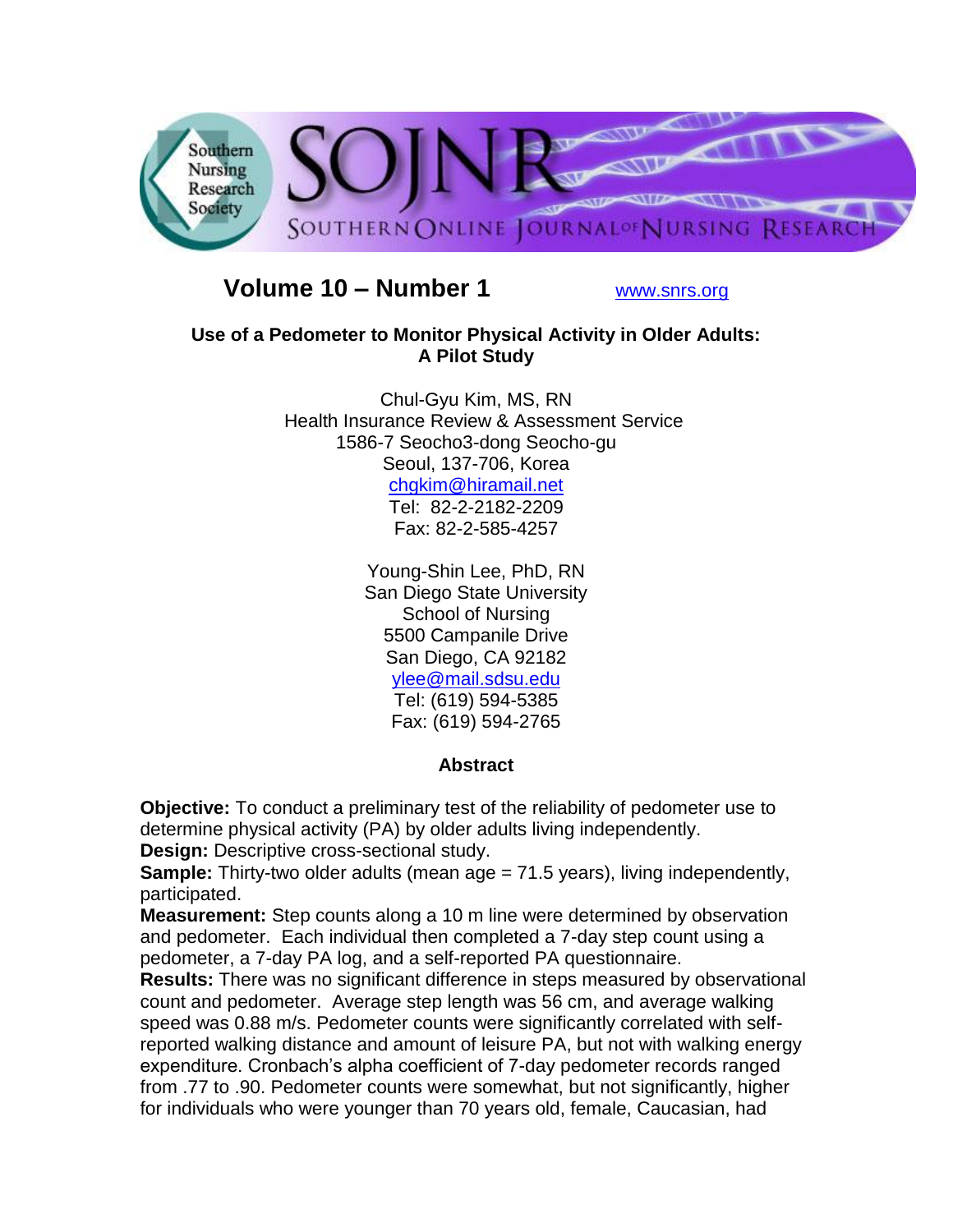normal blood pressure, normal body mass index, or no medical problems, than counts for participants in opposing categories.

**Conclusions:** The use of pedometer to monitor PA in older adults appears to be reliable and valid. A future study using a larger sample and evaluating the association of PA with health outcomes is recommended.

**Keywords:** Walking, pedometer, physical activity, elderly, reliability

## **Use of a Pedometer to Monitor Physical Activity in Older Adults: A Pilot Study**

#### **Introduction**

Regular walking is the most common mode of physical activity (PA) and an important way to improve the health condition of older adults.**[1,2](http://snrs.org/publications/SOJNR_articles2/n)** Seventy percent of older adults, regardless of gender, ethnicity/race, income status, and environment, engaged in walking as exercise.**[2,3](http://snrs.org/publications/SOJNR_articles2/n)** Even light PA, such as walking a dog, provides health benefits and helps to control chronic diseases, such as hypertension, diabetes, and depression, especially in sedentary older adults.**[4,5](http://snrs.org/publications/SOJNR_articles2/n)** The American College of Sports Medicine and the American Heart Association recommends that people walk 30 minutes almost every day to get health benefits.**[6](http://snrs.org/publications/SOJNR_articles2/n)** However, there are no specific guidelines as to how many steps a day or how far older adults should walk.

Several tools, including pedometers, accelerometers, and self-report questionnaires, are used to measure PA and walking activity, and each has pros and cons. Pedometers, the tools most commonly used by older adults, are easy to use, cost-effective, provide an objective measurement, and increase individual interest in engaging in PA because they are worn on the body.**[7-11](http://snrs.org/publications/SOJNR_articles2/n)** However, only a few studies have examined the accuracy, reliability, and validity of using pedometers as PA measurement tools by older adults. The accuracy of pedometer use, particularly by seniors who are frail and walk slowly, has been debated.**[12-14](http://snrs.org/publications/SOJNR_articles2/n)** Cyarto et al.**[12](http://snrs.org/publications/SOJNR_articles2/n)** compared pedometer counts with observed steps walked over a 13 m distance in two groups of older adults in a nursing home (mean age  $= 79.4$ ) and a senior center (mean age  $= 70.6$ ), and concluded that pedometer counts underestimated steps in both groups and had a higher error in nursing home residents than in the senior center visitors. Melanson et al.**[13](http://snrs.org/publications/SOJNR_articles2/n)** studied 78 healthy adults over 60 years old, walking on a treadmill for 10 minutes at two different walking speeds (normal and brisk), and found that pedometer accuracy decreased with increasing age and body mass index (BMI). In a study of community dwelling Caucasian men and women (mean age = 79.2), pedometer counts were compared with observed steps while the person was walking 100 steps on a level surface in a straight trajectory. The results showed that pedometer counts underestimated observed steps by an average of 16% (range = 11-31%), and that pedometer accuracy decreased in individuals whose gate speed was less than .8 m/s.**[14](http://snrs.org/publications/SOJNR_articles2/n)** All of these studies were conducted under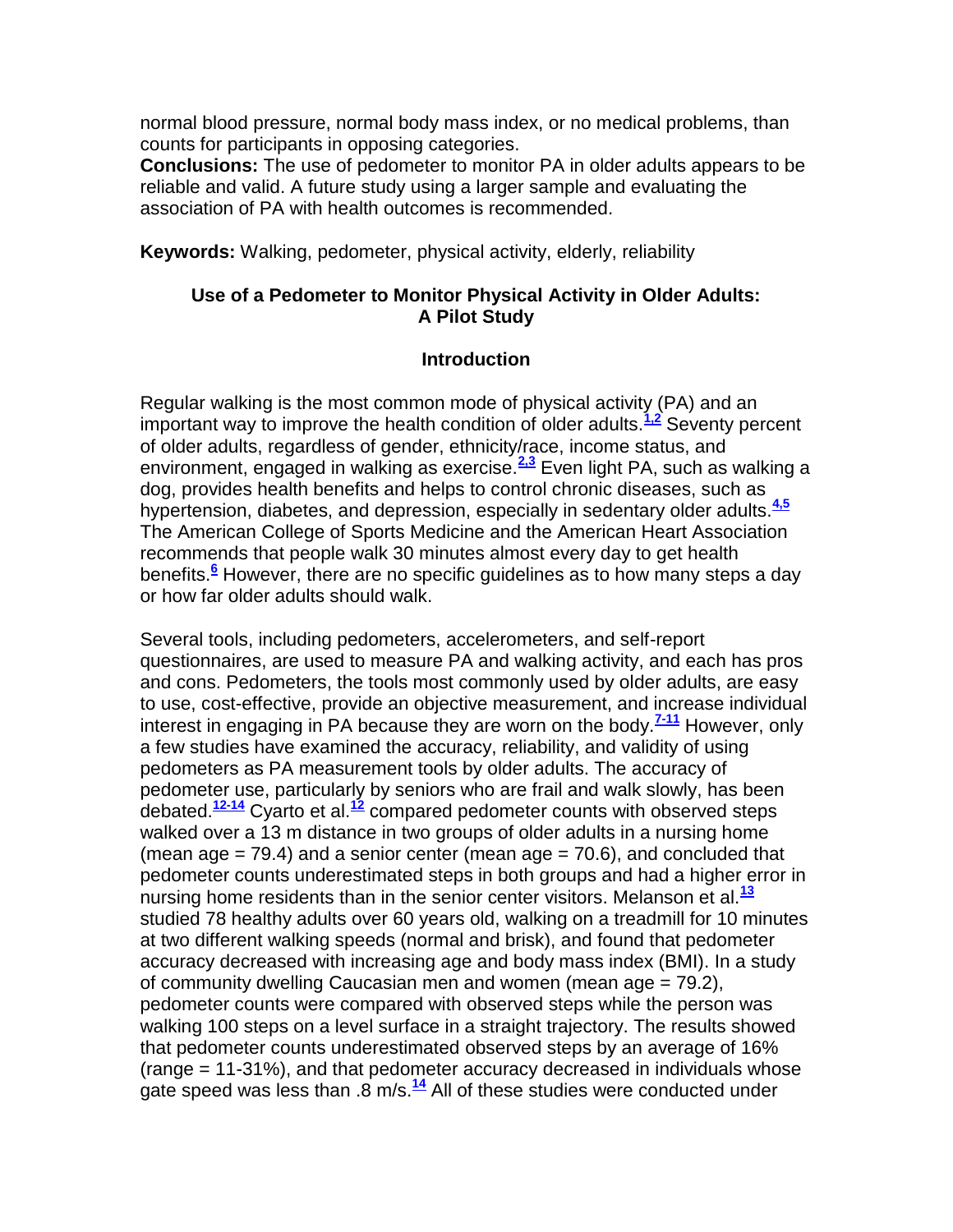laboratory conditions and may not represent pedometer accuracy under real-life conditions. In these studies, furthermore, the site on the body where the pedometer was worn varied from the left hip, on clothing at the waist,**[13](http://snrs.org/publications/SOJNR_articles2/n)** centered over the dominant foot,**[12](http://snrs.org/publications/SOJNR_articles2/n)** or on the dominant hip,**[14](http://snrs.org/publications/SOJNR_articles2/n)** and there are no specific guidelines for selecting a wearing site, which might influence the accuracy of pedometer use.

Reliability of pedometer counts has also been measured in several studies. A study of adults (mean age = 49.1) showed reliability coefficients between .71 and .91,**[15](http://snrs.org/publications/SOJNR_articles2/n)** and another study of postmenopausal women with type 2 diabetes found that reliability coefficients were between .84 and .87.**[9](http://snrs.org/publications/SOJNR_articles2/n)** Although the pedometer counts were reliable, the study populations were adults in middle age, not the elderly. Therefore, these results may not be applicable to older populations.

A few studies have examined the validity of pedometer use by identifying the association with self-reported PA. Strycker et al.**[9](http://snrs.org/publications/SOJNR_articles2/n)** reported that correlations between pedometer data and self-reported PA in post-menopausal women were .31 to .36, and a study of older adults (aged 69~92 years) showed correlation coefficients of .43 to .56 between pedometer data and self-reported PA.**[16](http://snrs.org/publications/SOJNR_articles2/n)** Bassett, Cureton, and Ainsworth**[17](http://snrs.org/publications/SOJNR_articles2/n)** found a correlation coefficient of .35 between daily walking distances and pedometer for adults (aged 25~70 years). Other studies tested the validity of pedometer use by examining the association between the pedometer steps and factors reflecting the amount of PA, such as age, body weight, and health conditions.**[8,9,17,18](http://snrs.org/publications/SOJNR_articles2/n)** Although previous studies provided important information about the accuracy, reliability, and validity of pedometer, use of pedometers by older adults is still subject to debate. There is still insufficient evidence to support pedometers as a good measurement tool for older adults under real-life conditions.

In the current study, a theoretical background of pedometer use was derived from the PA model for older adults, adopted from Cox's Interaction Model of Client Health Behavior**[19](http://snrs.org/publications/SOJNR_articles2/n)** and developed by Lee.**[20](http://snrs.org/publications/SOJNR_articles2/n)** The PA model is composed of four constructs: personal, interpersonal, and environment factors and physical activity. Personal factors consist of specific background variables, cognitive appraisal, and motivational variables (health self-determinism and motives for fitness). In the PA model, a variable, motivation for fitness indicated a strong and direct effect for older adults to engage in PA among psychosocial and environmental factors. Therefore, the present study hypothesized that use of pedometer can be applied to older adults as a means of motivation for fitness and health. The overall goal of the current study was to examine the accuracy, reliability and validity of pedometer use by older adults living in a community. The specific goals were to 1) compare pedometer and observed step counts; 2) examine reliability among 7-day pedometer counts; 3) determine relationships between 7-day pedometer counts and self-reported PA; and 4) examine differences in pedometer counts by age, gender, race, BMI, blood pressure, and medical problems.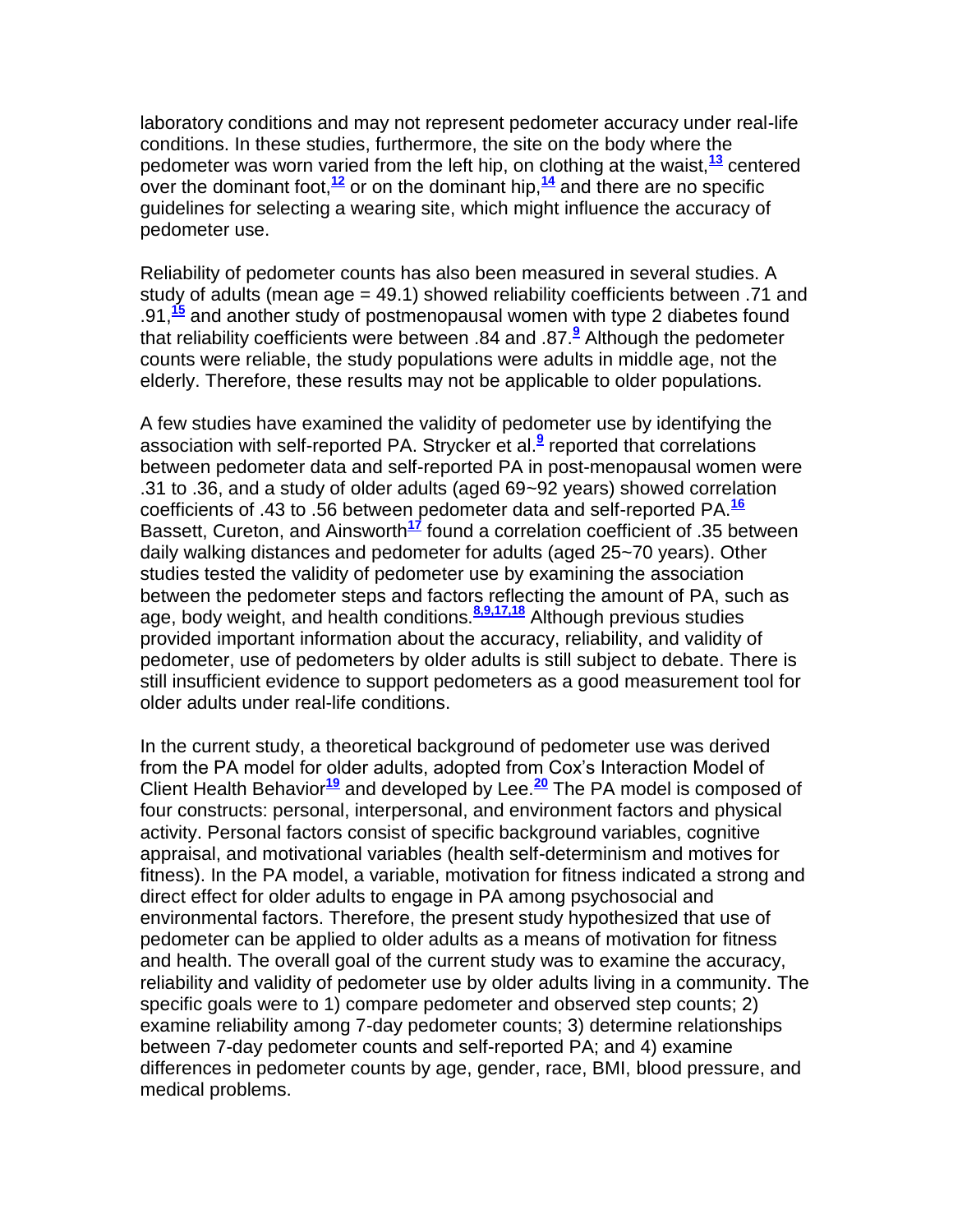#### **Methods**

#### *Sample and study setting*

The cross-sectional descriptive study was conducted on 32 older adults living independently in a senior center, senior apartments, and a retirement community in the west coastal region of the U.S. Inclusion criteria were age 60 years or older, ability to read English and walk without a walking device (e.g. cane, walker, or wheelchair), and living independently. Individuals with visual problems, limited writing ability, and cognitive impairment assessed by the Orientation-Memory-Concentration test were excluded. After approval of the Institutional Review Board of the University, the research team visited a senior center, senior apartments, and a retirement community, and invited participation by potential subjects. Those who showed interest in the study were questioned to determine if they met the study criteria, had their blood pressure checked, and were screened using the cognitive impairment test. Those who met all inclusion criteria were provided with materials for the study package (questionnaire and a pedometer), received a blood pressure reading, and given an appointment one week later to return the questionnaire and pedometer, and have another blood pressure reading taken. After completing the questionnaire, two blood pressure measurements, and pedometer logs, each participant was received a cash incentive.

#### *Instruments*

*Pedometer and PA log***.** The Yamax SW-200 pedometer was selected to measure daily steps, based on its accuracy and convenience for older adults who walk slowly.**[21](http://snrs.org/publications/SOJNR_articles2/n)** To find an accurate position for the pedometer, participants walked a round trip along a 5m straight line wearing two pedometers on the waistline one halfway between the center and side (iliac crest) of the body, and the other three-quarters around to the side of the body. A researcher counted the steps and measured the time with a stopwatch. Step length was calculated as 10m divided by the observed steps. The pedometer position that gave a count closer to the observed count was selected as the position for the longer study. Participants were instructed to wear the pedometer in the designated position at home, from morning to night, for the following 7 days. They were also instructed to read the pedometer and write down the number of steps at bedtime, each day. Participants practiced opening and closing the cover of the pedometers and using the restart button.

A PA log was used to record daily pedometer counts. It consisted of separate columns for the day, starting and ending times, step count, and daily activities, with examples. Each participant was given a PA log and requested to write down starting and ending times wearing the pedometer, step count, and daily activities, every day for 7 days.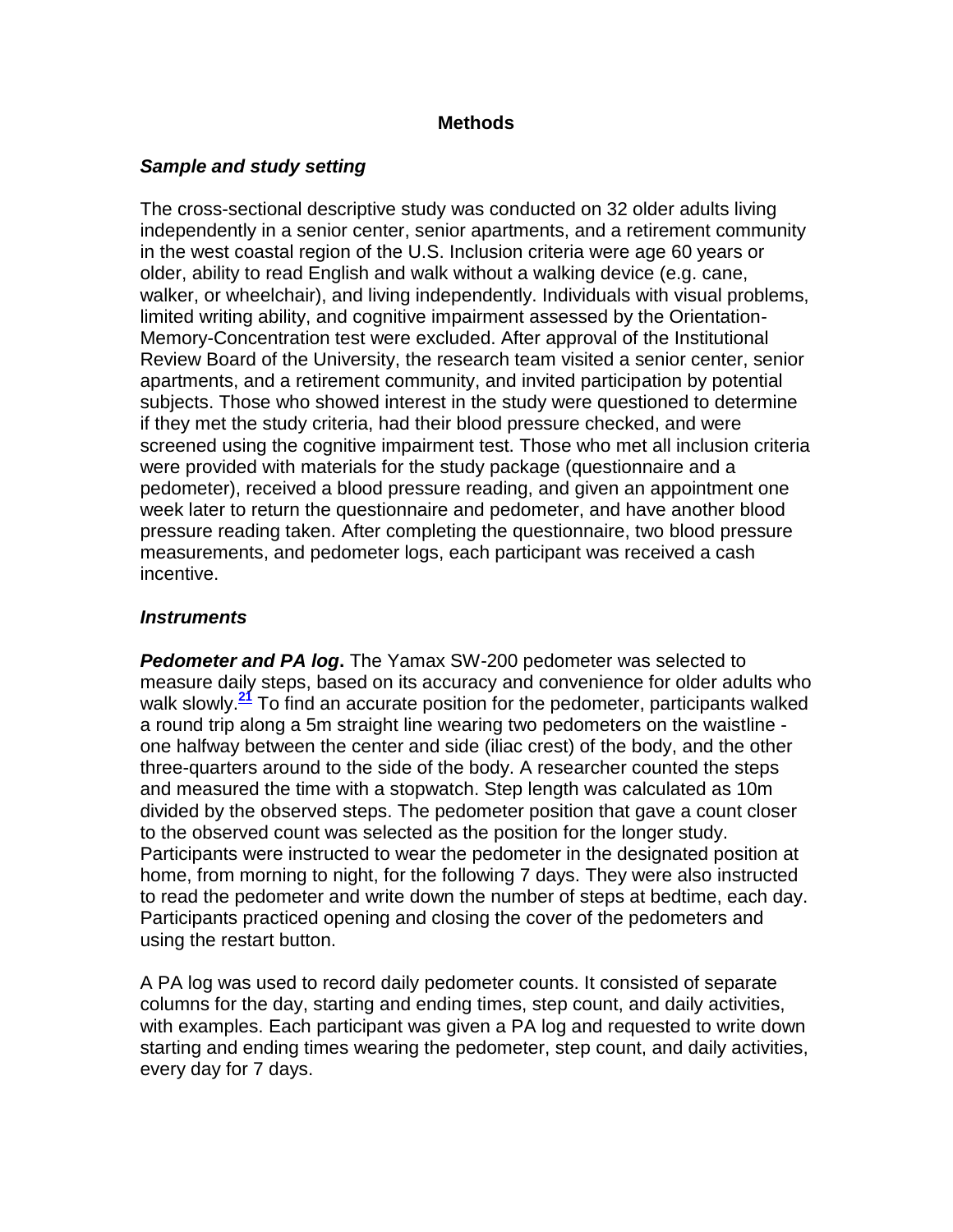*Self-reported physical activity and walking***.** A Habitual Physical Activity Questionnaire (HPAQ), which was developed and validated to measure PA for older people,**[22](http://snrs.org/publications/SOJNR_articles2/n)** with additional questions on walking*,* was used to measure selfreported PA. The HPAQ consists of three subscales - household, sports, and leisure physical activities – with 22 items that assess the frequency and duration of household, sports, and leisure time physical activities during the past 12 months. The household activity score is the mean of 10 household item responses. The sports/leisure PA/walking score is obtained by summing subscores reported for various physical activities, with average intensity code*s* multiplied by frequency and duration to give themetabolic equivalent of task(MET). Higher HPAQ scores indicate greater physical activity. Previous studies showed that HPAQ results had a correlation coefficient of .78 with average 3-day activity recall*,* and a correlation coefficient of .72 with activity measured by pedometer.**[22](http://snrs.org/publications/SOJNR_articles2/n)** In this study, the HPAQ was used as a total sum of household and sports/leisure PA score and a score of each subscale of HPAQ: household activity, walking (MET), and leisure PA/sports (MET).

*Personal characteristics.* Personal data included age, gender, ethnicity, education, medical problems, blood pressure, and BMI. Education level was divided into seven levels from no school to graduate school. Eleven items indicating medical problems were measured with a dichotomized score, so that the sum ranged from 0 to 11, with lower scores reflecting better health conditions. Blood pressure was measured for each participant at least two times over 7-14 days, and the readings were averaged. To confirm the validity and reliability of the measurements, trained research assistants measured blood pressures with a calibrated aneroid sphygmomanometer (American Diagnostic Corp ®), following the procedure guidelines of the National High Blood Pressure Education Program.**[23](http://snrs.org/publications/SOJNR_articles2/n)** Blood pressure was categorized as *high* (systolic or diastolic BP over 140/90 mmHg, regardless of anti-hypertension medication) or *normal*. Each participant was weighed on a dial floor scale and asked their height. BMI was calculated as weight (kg) divided by the square of height (m2). BMI was categorized as *normal* (below 25) or *high* (25 or over, considered overweight or obese).

*Cognitive impairment:* Because the study used self-administered questionnaire and pedometer applications, which require individual management, individual cognitive impairment was screened with the revised Orientation-Memory-Concentration (OMC) Test at the beginning of the study. The revised OMC test was initially developed as a 26-item test by Blessed, Tomlinson, and Roth,  $\frac{24}{3}$  $\frac{24}{3}$  $\frac{24}{3}$  and was later modified and shortened to 6 items by Katzman, Brow, Fuld, Peck, Schechter, and Schimmel.**[25](http://snrs.org/publications/SOJNR_articles2/n)** The OMC score represents a sum of the 6 items, which ranges from 0 to 28; higher scores reflect greater cognitive impairment. Those who had a score of 8 or less were eligible to participate in the study.

### *Statistical Analysis*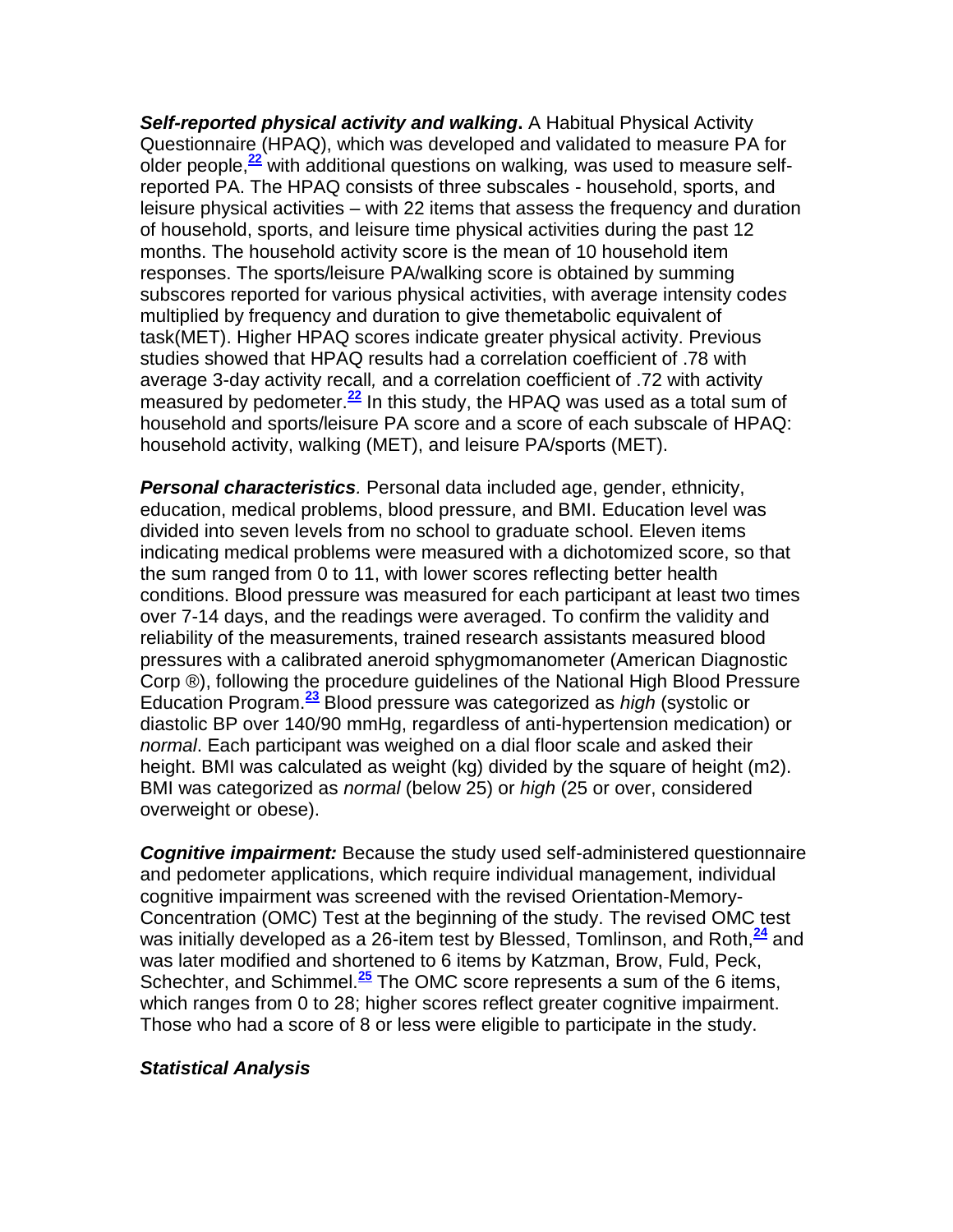Means and standard deviations were computed for all variables. Student's t-test was used to compare pedometer counts with observed steps, and to evaluate differences in daily pedometer counts among participants with different personal characteristics. Pearson's correlation coefficients were used to determine relationships between pedometer counts and HPAQ measures of physical activity. Reliability coefficients (Cronbach's α) were computed from 2-7 day of pedometer data. Because this study was a pilot study, the statistical power was calculated at the post-study and considered adequate to demonstrate the relationship with the following reasons. First, reliability coefficient of pedometer counts over 7 days was high and acceptable. Second, the pedometer counts averaged over 7 days showed strong correlations with self-reported walking distance, amount of leisure time PA, and total PA (*r* = .49, .66, and .64 respectively) which mean a large effect. Even though the sample size was relatively small, the findings were reflected no power issues in this study.

#### **Results**

*Sample characteristics.* Mean age of the participants was 71.5 years (SD *=*  8.13)*.* Of the 32 participants, 17 (53.1%) were women, 27 (84.4%) were Caucasian, and 96.9% had a degree higher than high school graduate. Eight (25.0%) had systolic BP above 140 mmHg; only one (3.1%) had diastolic BP above 90 mmHg. Mean BMI was 26.6 (SD = 4.96) and 21 (67.8%) of the participants were overweight or obese. Twenty four participants (75.0%) had medical problems, such as cardiovascular disease (25.0%), sleeping disorder*s* (21.9%), osteoarthritis/rheumatoid arthritis (21.9%), dental problems (18.8%), or osteoporosis (15.6%). Thirty of the participants completed a 7-day record of pedometer counts, one completed a 6-day record, and one completed a 4-day record.

*Pedometer vs. observed step counts*. The mean of difference between pedometer count and observed count over a 10 m distance was .88 (*t* (31) = 1.738, *p* = .09), and this was not statistically significant (Table 1). Step length measured in the 10 m walk averaged 56.03 cm and walking speed averaged .88 m/s. .

*Reliability of pedometer counts.* On average, participants wore a pedometer 12.44 hours per day, and daily step counts were 6,103 (*SD* = 4,086, *N* = 30) (Table 2). The internal consistency of 7 day pedometer counts for the sample was .96, ranging from .77 to .90 among days. Mean step counts were lowest on Day 1 of the study. Mean time wearing a pedometer was highest on Days 4 and 5, and mean step count was highest on Day 5 (6,772 steps).

*Pedometer count vs. HPAQ scores.* Pedometer counts averaged over 7 days showed strong correlations with HPAQ subscales - walking distance, amount of leisure PA (MET), and total PA (*r* = .49 ~ .66, *p* < .01) (Table 3). However,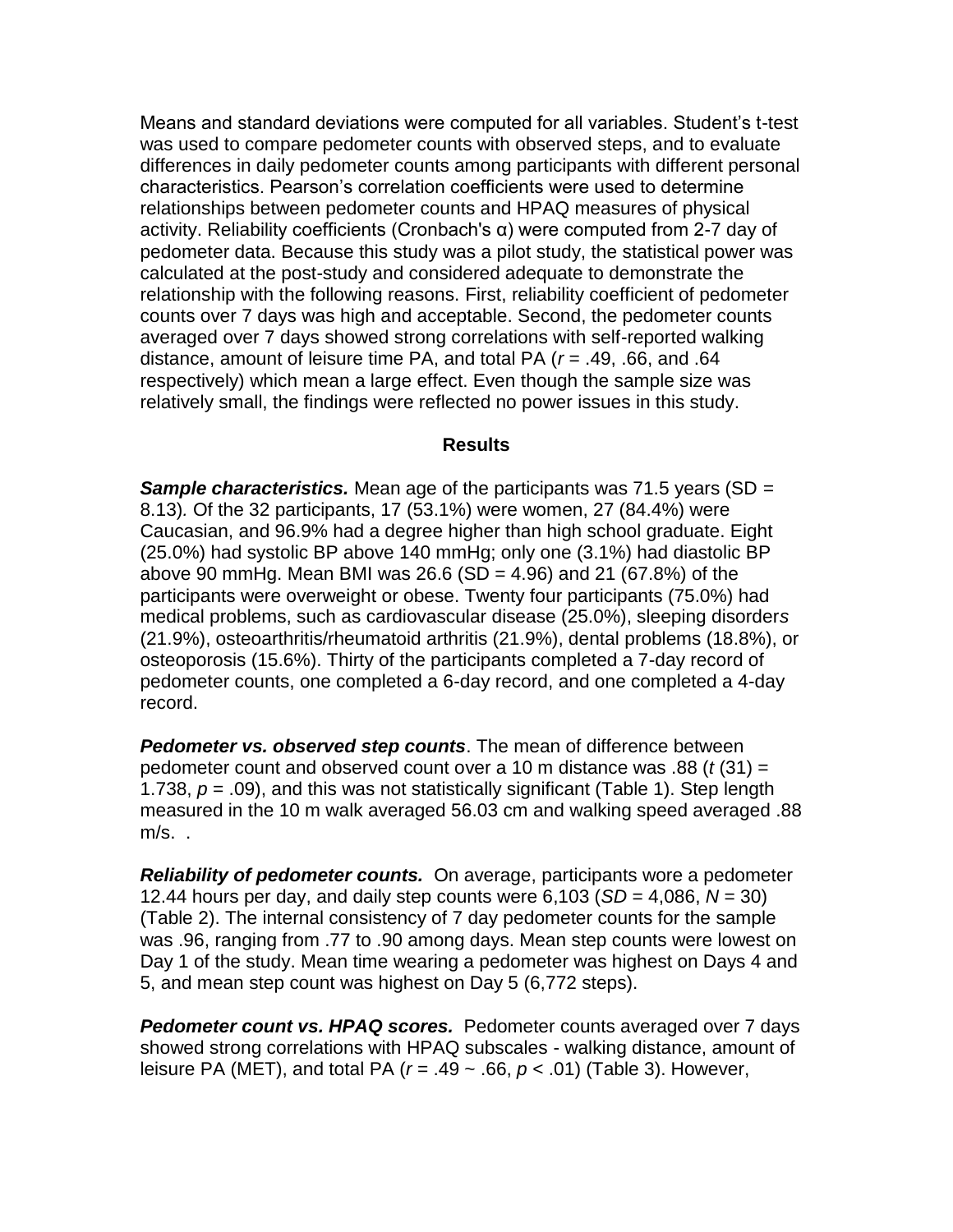pedometer counts were not significantly correlated with HPAQ walking (MET) or household activities.

*Relationships between personal characteristics and pedometer counts.* Participants who were under 70 years old, women, Caucasian, had normal BMI, normal BP, or no reported medical problems had higher pedometer counts than participants in the opposing categories (Table 4). However, the differences were not statistically significant.

### **Discussion**

The present study demonstrated the feasibility of pedometer use by older adults living in a community, by comparing pedometer counts with observed step counts and self-reported PA, determining reliability of pedometer counts among 7 days, and relating differences in pedometer counts to differences in demographic characteristics and health status. The finding that there was no difference between pedometer counts and observed steps over a short distance indicates that pedometers are valid to use for older adults living independently. The findings differ from those of previous studies, which found that pedometer counts were significantly lower than observed steps.**[12,21](http://snrs.org/publications/SOJNR_articles2/n)** The different results might be due to the choice and position of the pedometer, since previous studies used different sites for wearing the pedometer.**[12-14](http://snrs.org/publications/SOJNR_articles2/n)** The SW-200 pedometer detects only unidirectional movement and, therefore, can be influenced body alignment, posture, gait motion, and position on the body. The current study considered the characteristics of the SW-200 and individual figures, and developed strategies in the study design to 1) find a pedometer position that reflected the most accurate count for each individual, and 2) instruct the user to place the pedometer in the same position for each use. The results indicate that such precautions make pedometer use more reliable for measuring steps of older adults.

For the participants in the present study, mean step length<sup>[8,18,26](http://snrs.org/publications/SOJNR_articles2/n)</sup> was shorter, and gait speed was slower**[12,13](http://snrs.org/publications/SOJNR_articles2/n)** than those in previous studies with the similar age groups that fell into a category of fragile and high risk of falls. As the current study participants were living independently and had good health conditions, further study is needed to more accurately determine gate speed and step length of older adults living independently.

The internal consistency of 7-day pedometer counts was .96 (Cronbach α coefficient), which is excellent, and the range of daily pedometer counts ranged from .77 to .90. The study findings also showed that 5 days or more of pedometer data are enough to obtain valid information (Cronbach α coefficients > .80), which is consistent with results of previous studies.**[9,15](http://snrs.org/publications/SOJNR_articles2/n)**

In the current study, validity of pedometer counts was tested by comparison with a total PA score of HPAQ and subscales of HPAQ - walking MET and distance, household activity, and leisure PA MET. Pedometer counts showed strong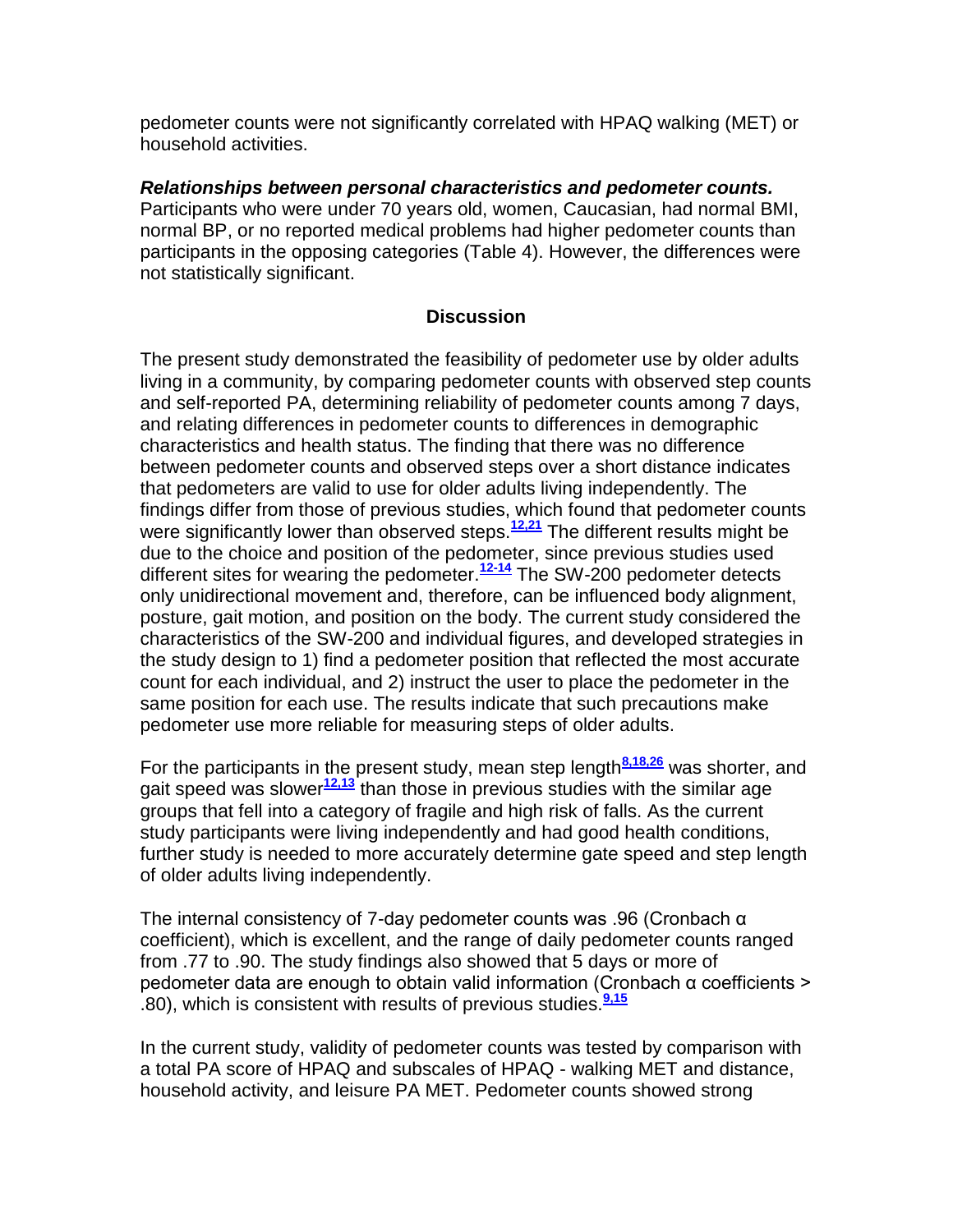correlations with HPAQ scores - total PA, leisure PA including sports, and walking distance - but not with household activity or walking MET. The values of correlation coefficients between pedometer and total PA were similar to**[22](http://snrs.org/publications/SOJNR_articles2/n)** or stronger**[8,9,27](http://snrs.org/publications/SOJNR_articles2/n)** than those found in previous studies comparing pedometer counts with various self-report PA. Thus, the current findings support the validity of both the HPAQ as a self-report of PA, and of pedometer counts.

Results of the present study showed that the HPAQ subscores - leisure PA and walking distance - were significantly and moderately associated with pedometer counts, further supporting the validity of pedometer use. This result makes sense, as leisure PA, such as sports, gardening, treadmills, walking, and aerobics, involve a lot of leg movement. On the other hand, household activity was not related to daily pedometer counts; household activities, such as washing dishes and clothes, cleaning the kitchen and bathroom, and preparing meals, entail less leg movement. Walking MET was also not related to pedometer count, probably because it measures frequency of and time spent per walking session, and many older adults are slow walkers.

The average walking steps per day observed in the current study was close to the results of meta-analysis for adults >65 years,**[28](http://snrs.org/publications/SOJNR_articles2/n)** which further confirms pedometers as a valid tool. In the current study, the mean daily step count was higher for participants who were <70 years old, women, healthy, or had low BMI than participants in opposing categories, even though the differences were not statistically significant, probably due to the small sample size. This result is similar to that of previous studies comparing differences with age, gender, BMI, and health status.**[8,9,18,29](http://snrs.org/publications/SOJNR_articles2/n)**

Results of the present study suggest that pedometers can provide a reliable and valid measure of PA for older adults under free-living conditions. Pedometers are easy to use, efficient, and affordable, but proper positioning is a key to successful use. Using a pedometer may actually increase motivation to engage in physical activity and, therefore, help maintain the health of older individuals.

Validity of the results of the present study was limited by the small sample size. Differences in pedometer counts by age, gender, race, BMI, blood pressure, and medical problems were not statistically significant, even though they were fairly large and consistent with differences reported in the literature. Further studies with a larger sample are needed to clarify the reliability and validity issues of pedometer use. Another limitation of the present study was due to the methods, specifically to the need for participants to read and write a pedometer count in the PA log each day. Some participants had difficulty reading and writing the numbers on the PA log for various reasons, such as limited dexterity, decreased vision, and low education. A PA log needs to be developed for easy recording.

#### **References**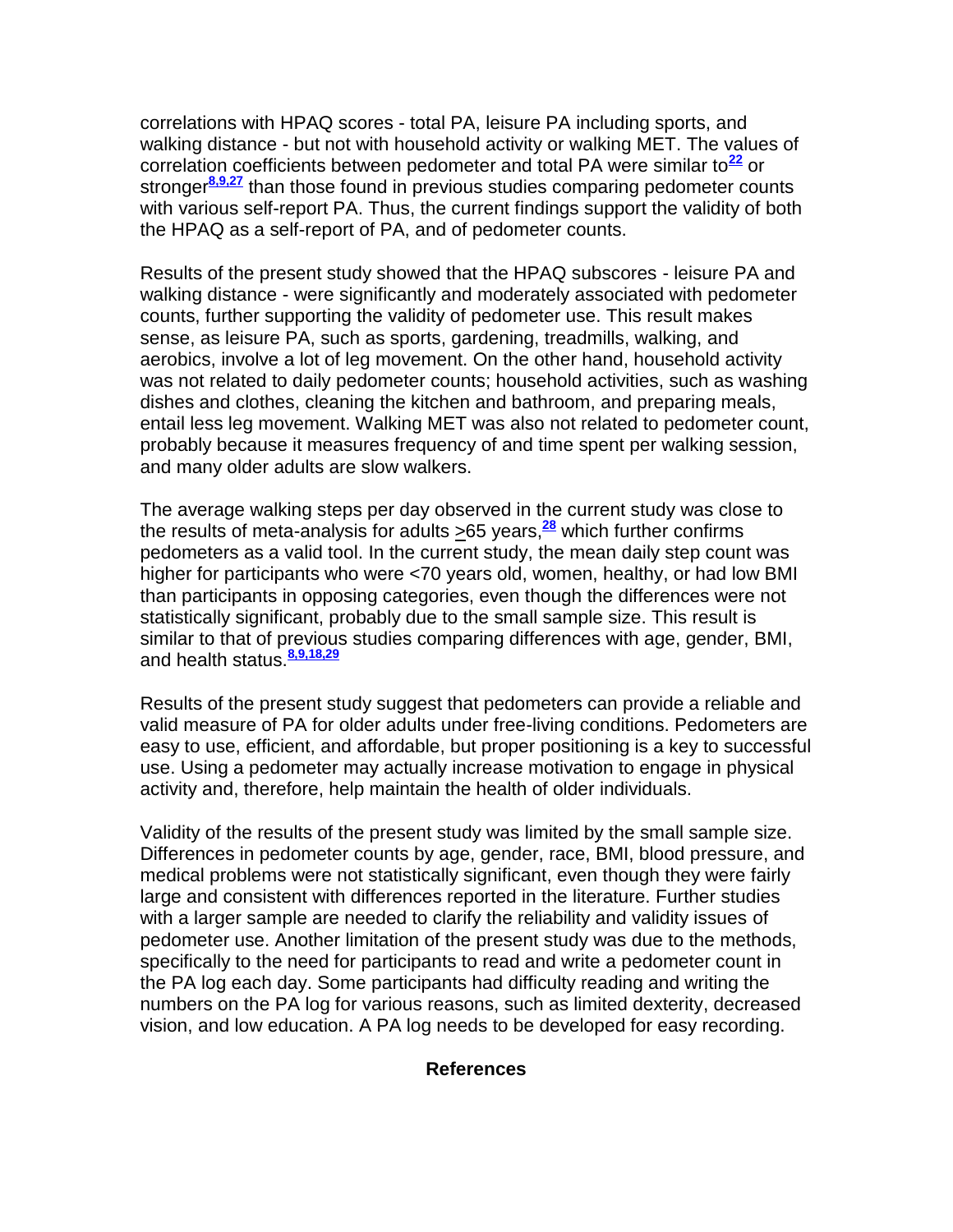- 1. Ham, S.A., Yore, M.M., Kruger, J, Heath, G.W., Moeti, R. (2007). Physical activity patterns among Latinos in the United States: putting the pieces together. *Preventive Chronic Disease, 4*(4), A92.
- 2. Lee, Y. S. (2005). Gender differences in physical activity and walking among older adults. *Journal of Women Aging*, 17(1-2), 55-70.
- 3. Centers for Disease Control and Prevention (2000, June). Compliance with physical activity recommendations by walking for exercise – Michigan, 1996 and 1998. MMWR, 49(25), 560-565.
- 4. Bravata, D.M., Smith-Spangler, C., Sundaram, V., Gienger, A.L., Lin, N., Lewis, R., et al. (2007). Using pedometers to increase physical activity and improve health: a systematic review. *Journal of the American Medical Association*, 298(19), 2296-304.
- 5. Dasgupta, K., Chan, C., Da Costa, D., Pilote, L., De Civita, M., Ross, N., et al. (2007). Walking behaviour and glycemic control in type 2 diabetes: seasonal and gender differences--study design and methods. *Cardiovascular Diabetology*, 6, 1.
- 6. Nelson, M.E., Rejeski, W.J., Blair, S.N., Duncan, P.W., Judge, J.O., King, A.C., Macera, C.A., Castaneda-Sceppa, C. (2007). Physical activity and public health in older adults: recommendation from the American College of Sports Medicine and the American Heart Association. *Medicine & Science in Sports & Exercise*, *39*(8), 1435-45.
- 7. Croteau, K.A., Richeson, N.E., Farmer, B.C., & Jones, D.B. (2007). Effect of a pedometer-based intervention on daily step counts of communitydwelling older adults*. Research Quarterly for Exercise & Sport,* 78(5), 401- 406.
- 8. Ewald, B., McEvoy, M., & Attia, J. (2008). Step counts superior to physical activity scale for identifying health markers in older adults. *British Journal of Sports Medicine*.
- 9. Strycker, L.A., Duncan, S.C., Chaumeton, N.R., Duncan, T.E., & Toobert, D.J. (2007). Reliability of pedometer data in samples of youth and older women. *International Journal of Behavioral Nutritionand Physical Activity*, 4, 4.
- 10.Sugden, J.A., Sniehotta, F.F., Donnan, P.T., Boyle, P., Johnston, D.W., & McMurdo, ME. (2008). The feasibility of using pedometers and brief advice to increase activity in sedentary older women--a pilot study. *BMC Health Services Research*, 8, 169.
- 11.Talbot, L.A., Gaines, J.M., Huynh, T.N., & Metter, E.J. (2003). A homebased pedometer-driven walking program to increase physical activity in older adults with osteoarthritis of the knee: a preliminary study*. Journal of the American Geriatrics Society*, 51(3), 387-392
- 12.Cyarto, E.V., Myers, A.M., & Tudor-Locke, C. (2004). Pedometer accuracy in nursing home and community-dwelling older adults. *Medicine & Science in Sports & Exercise*, 36(2), 205-209.
- 13.Melanson, E.L., Knoll, J.R., Bell, M.L., Donahoo, W.T., Hill, J.O., Nysse, L.J., et al. (2004). Commercially available pedometers: considerations for accurate step counting. *Preventive Medicine*, 39(2), 361-368.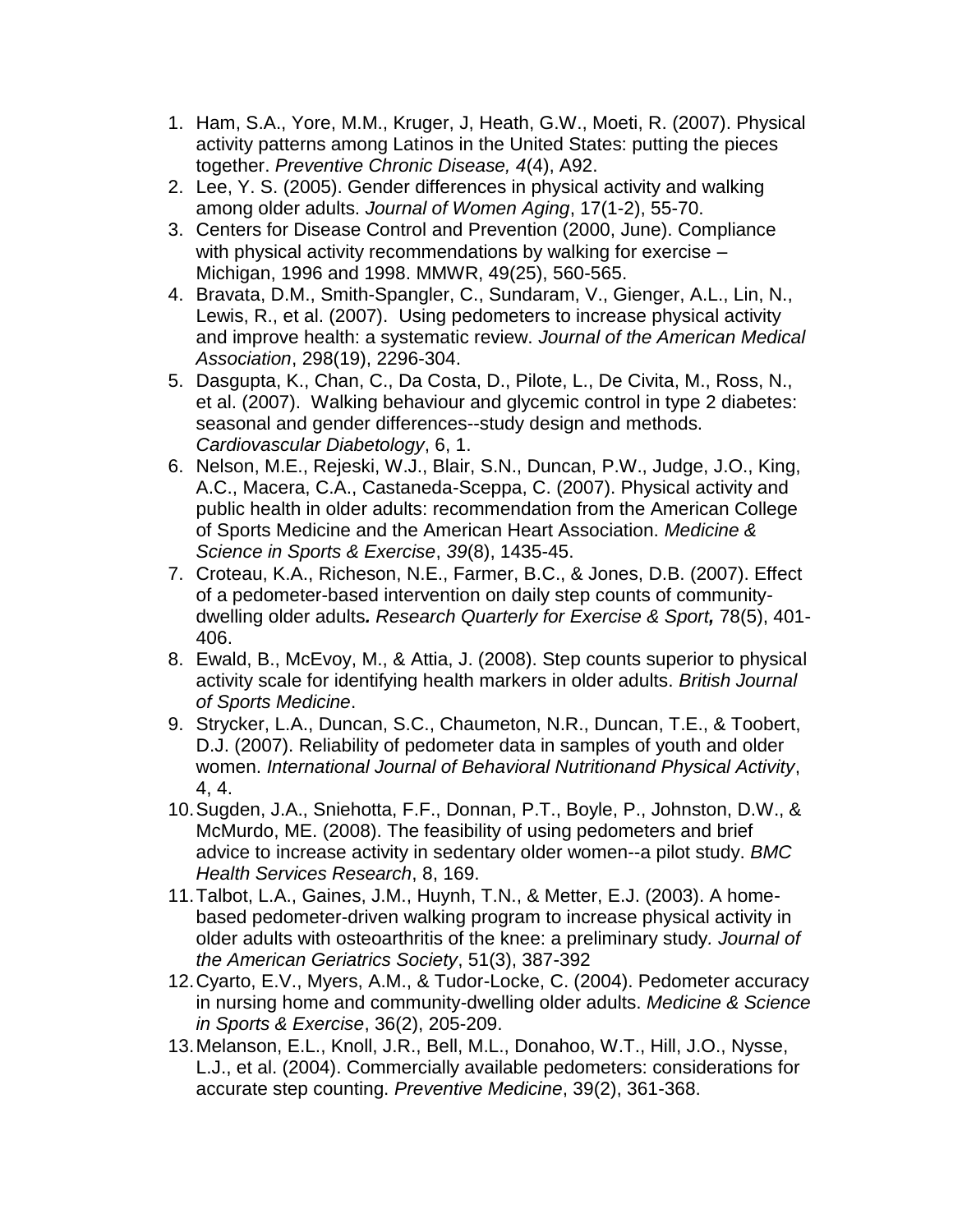- 14.Storti, K.L., Pettee, K.K., Brach, J.S., Talkowski, J.B., Richardson, C.R., & Kriska, A.M. (2008). Gait speed and step-count monitor accuracy in community-dwelling older adults. *Medicine & Science in Sports & Exercise*, 40(1), 59-64.
- 15.Tudor-Locke, C., Burkett, L., Reis, J.P., Ainsworth, B.E., Macera, C.A., & Wilson, D.K. (2005). How many days of pedometer monitoring predict weekly physical activity in adults? *Preventive Medicine*, 40(3), 293-8.
- 16.Stel, V.S., Smit, J.H., Pluijm, S.M., Visser, M., Deeg, D.J., & Lips, P. (2004). Comparison of the LASA Physical Activity Questionnaire with a 7 day diary and pedometer. *Journal of Clinical Epidemiology, 57*(3), 252-8.
- 17.Bassett, D.R. Jr., Cureton, A.L., & Ainsworth, B.E. (2000). Measurement of daily walking distance-questionnaire versus pedometer. *Medicine and Science in Sports and Exercise, 32* (5), 1018-1023.
- 18.Yamakawa, K, Tsai, C.K., Haig, A.J., Miner, J.A., & Harris, M.J. (2004). Relationship between ambulation and obesity in older persons with and without low back pain. *International Journal of Obesity*, 28(1), 137-143.
- 19.Cox, C. L. (1982). An interaction model of client health behavior: theoretical prescription for nursing. *Advances in Nursing Science, 5,* 41- 56.
- 20.Lee, Y-S, & Laffrey, S.C. (2006). Physical activity in older adults: Testing a model. *Nursing Research*, 55(2) 110-120.
- 21.Le Masurier, G.C., Lee, S.M., & Tudor-Locke, C. (2004). Motion sensor accuracy under controlled and free-living conditions. *Medicine & Science in Sports & Exercise*, 36(5), 905-910.
- 22.Voorrips, L.E., Ravelli, A.C., Dongelmans, PC, Deurenberg, P, & Van, Staveren WA. (1991). A physical activity questionnaire for the elderly. *Medicine & Science in Sports & Exercise*, 23(8), 974-979.
- 23.National High Blood Pressure Education Program. (2003). *The Seventh Report of the Joint National Committee on Prevention, Detection, Evaluation, and Treatment of High Blood Pressure* (NIH Publication No. 03-5233). U.S. Department of Health and Human Services, National Institutes of Health, National Heart, Lung, & Blood Institute, Bethesda, MD.
- 24.Blessed, G., Tomlinson, B. E., & Roth, M. (1963). The association between quantitative measures of dementia and of senile change in the cerebral grey matter of elderly subjects. *British Journal of Psychiatry, 114,* 797-811.
- 25.Katzman, R., Brown, T., Fuld, P., Peck, A., Schechter, R., & Schimmel, H. (1983). Validation of a short Orientation-Memory-Concentration Test of cognitive impairment. *American Journal of Psychiatry, 140*(6), 734-739.
- 26.Lockhart, T.E., Woldstad, J.C., & Smith, J.L. (2003). Effects of age-related gait changes on the biomechanics of slips and falls. *Ergonomics*, 46(12), 1136-1160.
- 27.Ono, R., Hirata, S., Yamada, M., Nishiyama, T., Kurosaka, M., & Tamura, Y. (2007). Reliability and validity of the Baecke physical activity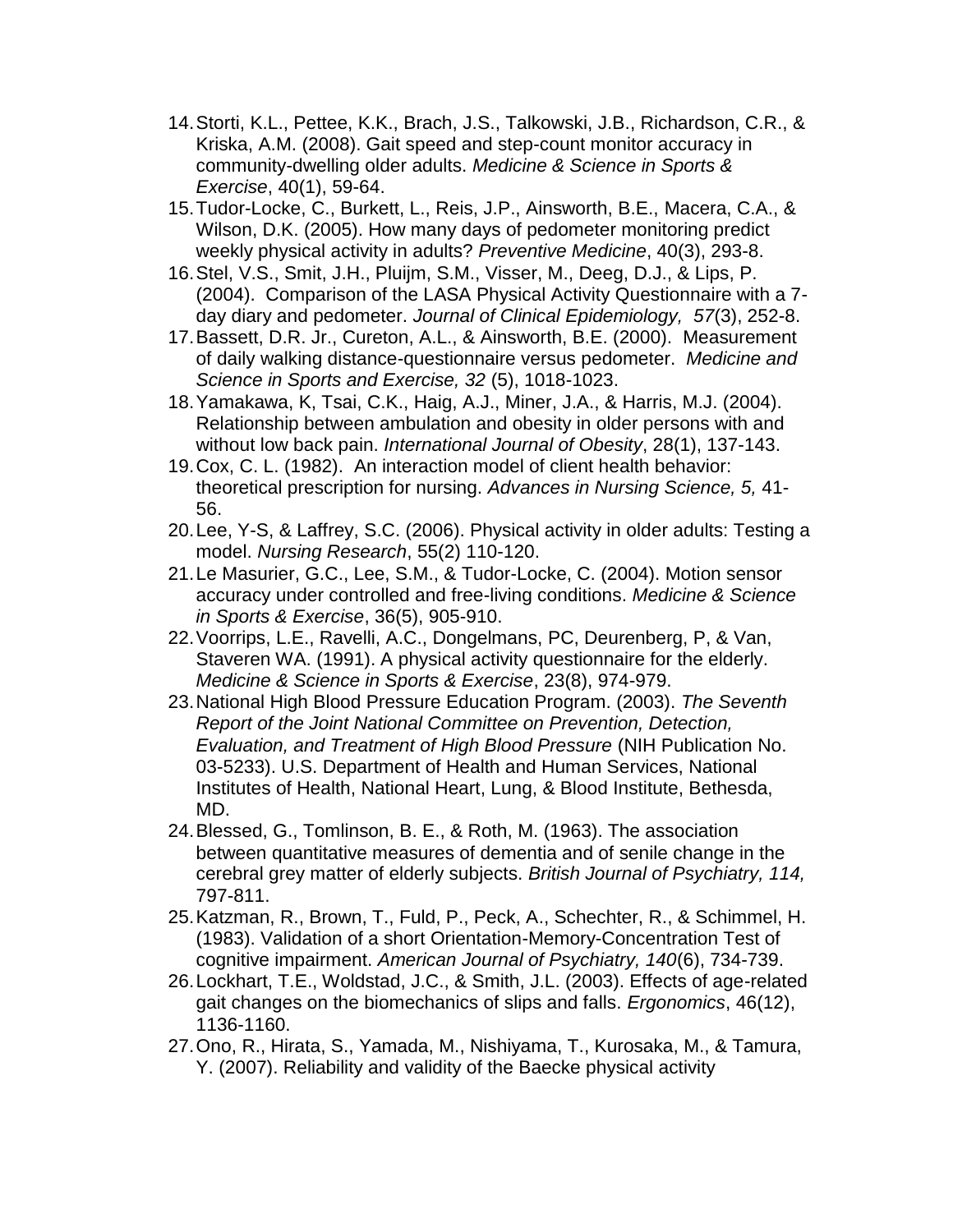questionnaire in adult women with hip disorders. *BMC Musculoskeletal Disorders,* 8, 61.

- 28.Bohannon, R.W. (2007). Number of pedometer-assessed steps taken per day by adults: a descriptive meta-analysis. *Physical Therapy, 87*(12), 1642-1650.
- 29.Ashe, M.C., Eng, J.J., Miller, W.C., & Soon, J.A. (2007). Disparity between physical capacity and participation in seniors with chronic disease. *Medicine & Science in Sports & Exercise*, 39(7), 1139-1146.

**Table 1.** *Comparison of Step Counts Measured by Pedometer and Observation Over a 10m Distance (N = 32)*

| Variable         | Mean   | SD    | Minimum | Maximum |       | р    |
|------------------|--------|-------|---------|---------|-------|------|
| Pedometer count  | 19.281 | 3.89  | 12      | 28      |       |      |
| Manual count     | 18.406 | 3.22  | 12      | 26      | 1.738 | .092 |
| Step length (cm) | 56.03  | 10.27 | 38.46   | 83.33   |       |      |
| Speed (m/s)      | 0.88   | 0.21  | 0.43    | 1.25    |       |      |

|  |  | <b>Table 2.</b> Reliability Coefficients for Daily Pedometer Counts ( $N = 30$ ) |  |  |  |  |  |
|--|--|----------------------------------------------------------------------------------|--|--|--|--|--|
|--|--|----------------------------------------------------------------------------------|--|--|--|--|--|

|            | <b>Hours</b> |           | <b>Steps</b> | Reliability |              |
|------------|--------------|-----------|--------------|-------------|--------------|
| Variable   | Mean         | <i>SD</i> | Mean         | SD          | coefficients |
|            |              |           |              |             | (Cronbach's  |
|            |              |           |              |             | $\alpha$ )   |
| Daily mean | 12.45        | 2.26      | 6103.1       | 4086.0      | 0.95         |
| 1 Day      | 9.38         | 3.20      | 4362.8       | 4605.5      |              |
| 2 Day      | 13.03        | 2.50      | 6642.3       | 4447.9      | 0.84         |
| 3 Day      | 12.98        | 2.45      | 6375.0       | 3767.0      | 0.77         |
| 4 Day      | 13.10        | 2.36      | 6086.5       | 4142.0      | 0.77         |
| 5 Day      | 13.09        | 2.64      | 6772.8       | 5698.3      | 0.89         |
| 6 Day      | 12.89        | 2.56      | 6300.5       | 5239.0      | 0.90         |
| 7 Day      | 12.66        | 3.18      | 6181.8       | 4637.8      | 0.89         |

**Table 3.** *Correlation Coefficients for Pedometer Counts vs. PA Self-report (N = 30)*